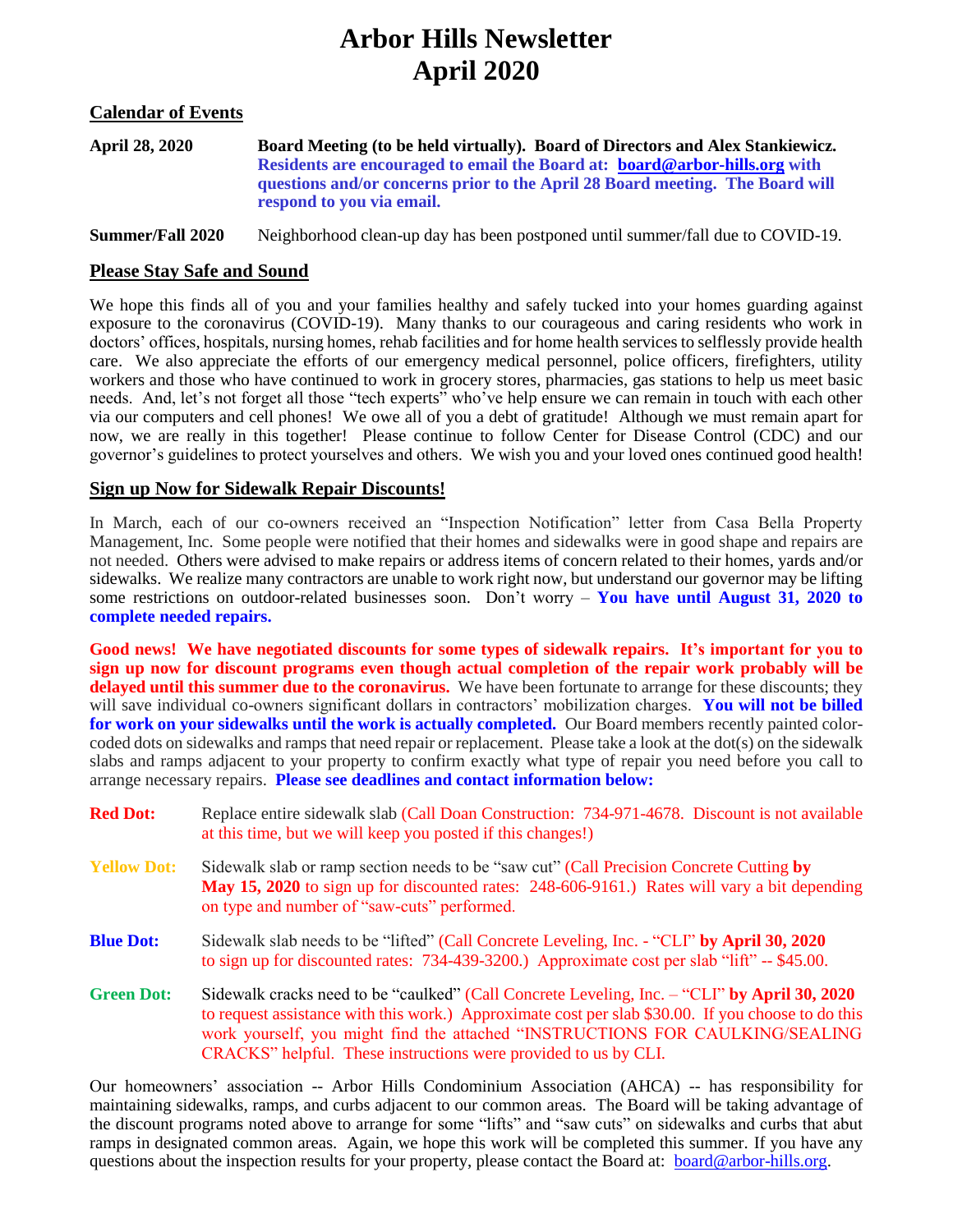## **(Please See Next Page) What's the Right Height for Trees Hanging over Sidewalks and Streets?**

More than ever (and probably because everyone is antsy from being indoors over the past few weeks), people have been walking and biking through our neighborhood. In addition to addressing sidewalk slab repairs to help ensure everyone's safety, we need to make sure our trees don't injure people. **It is your responsibility to trim the trees near your sidewalks to allow for at least a 6-foot clearance above the sidewalk**. **Also, to help clear the way for large vehicles on our roadways and avoid damage to your trees, we encourage you to trim your street trees (or have them trimmed), to an adequate height for large truck clearance at a distance of 6 – 8 feet out from the curb.** 

## **No Curbside Dumping Allowed!**

This may be a great time to do spring cleaning, but **it is never okay to place disposed items at your curb in hopes that someone will pick them up.** (Please see Section 6.7 – "Aesthetics" in the Arbor Hills bylaws). Examples of items that must not be left for curbside pick-up include, but are not limited to: couches, chairs, appliances, boxes, TVs, old cabinetry. We want everyone to know our Board members take these violations very seriously and contact Casa Bella right away when violations occur. Casa Bella immediately contacts the co-owner who is in violation. A violation notice is then sent out and, if the item is not removed from the curb, the co-owner faces a fine. If notices from Casa Bella are ignored, arrangements will be made for a junk collector to pick up the item(s) and the co-owner will be charged for pick-up service. Some junk collectors, like 1-800-GOTJUNK, are still working. They charge about \$100 to pick up a couch. The minimum charge for a small, ¼ truckload of items is about \$150. Please respect your neighbors and do your part to maintain the beauty of Arbor Hills.

## **Yard Signs – To Post or Not to Post?**

In accordance with the Arbor Hills Bylaws, (Section 6.9 "Advertising") no signs or other advertising devices of any kind, other than signs for the purpose of advertising the property for sale or for purposes required by law, can be displayed if they are visible from the exterior of a co-owner's unit or on the common elements without written permission from the Association. If you have a sign in your yard that does not comply with this section of our bylaws, please remove it. We appreciate your cooperation!

## **Our "Reserve Study" and Pavement Engineering Consults are Underway**

About every five (5) years, AHCA retains a qualified firm to conduct a "Reserve Study" to help us determine whether we are on track to fund future maintenance and improvement projects for common elements in Arbor Hills. For example, the "Reserve Study" should help us determine whether we will have enough money "in reserve" to fund pavement rehab and/or replacement in the future. Board members met on-site (and outdoors!) with the consultant hired to conduct the "Reserve Study" for Arbor Hills in early March.

The Board is not, however, relying solely on the results of the "Reserve Study" to chart our future course. Earlier this year, we met with City of Arbor officials for clarification and guidance about City ordinances and ADA compliance. We also confirmed where AHCA and the City's responsibilities for sidewalk and ramp maintenance begin and end. In late February, all of our Board members and reps from Casa Bella met with Civil/Pavement Engineers from a reputable consulting engineering firm to obtain technical guidance and learn more about various pavement maintenance, repair and replacement options. Shortly after the February presentation, we received a proposal and estimate for testing and evaluating our pavements with an end-goal of establishing a long-term, costeffective pavement management program. The Board was scheduled to meet with another engineering firm in early March, but, due to the coronavirus, this meeting was cancelled. We hope to reschedule soon!

# **Crack Filling Coming Soon!**

Late last fall, we managed to complete pavement repairs before bad weather hit. Two (2) potholes and two (2) areas of crumbling pavement were repaired with large, cut and replace, hot mix asphalt repairs. Unfortunately, we missed our chance to complete "crack filling" throughout the neighborhood because of a surprise snowstorm and subsequent rainy and cold weather! We plan to have our crack filling contract from last fall fulfilled later this spring or this summer. Many thanks to Ig Justyna; he recently spent several hours searching out and filling numerous, small potholes throughout the neighborhood with cold patch asphalt. This will help prolong the life of our pavement. In addition, the Board budgeted extra money in the AHCA 2020 Budget to address anticipated asphalt and pavement-related issues. **Please keep an eye out for posted announcements about exact dates/times crack filling will take place. You and your guests will need to park their vehicles off our roads when the crews are scheduled to show up!**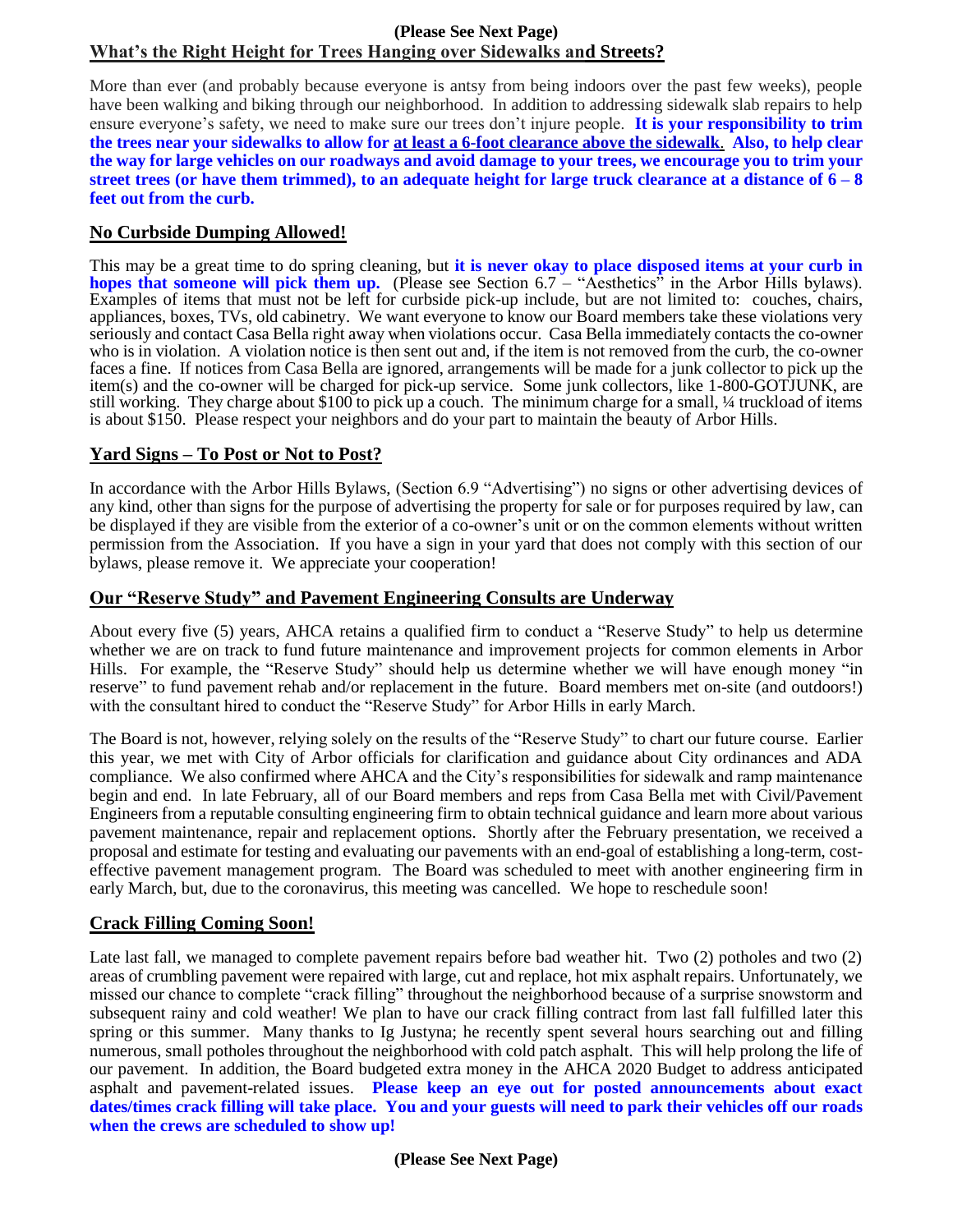## **Before You Start Home Repair/Improvement Projects …**

You must complete and submit a **"Request for Alteration/Modification" approval form in advance if you wish to make a change** from established color or design standards for items such as trim, roof shingles, front doors, vinyl siding, garage doors and/or window panes. (Muntin/grid glass-paned windows on front facing windows are required.) You must also submit a "Request for Alteration/Modification" form if you plan to construct or make changes to outdoor structural components (retaining walls, decks, fences). This form is available on the Arbor Hills website and from Casa Bella Property Management.

Please take care to ensure your neighbors' yards or property will not be damaged in the course of having work performed at your house. Out of consideration for your neighbors, please let them know about upcoming, scheduled contractor work that may affect them: heavy equipment, roof shingle removal, increased noise levels. It is also the **responsibility of homeowners to ensure appropriate building permits are obtained** (either by themselves or hired contractors), prior to initiating electrical, mechanical, heating and cooling, plumbing, and/or renovation or construction projects. This also applies to roofing, window replacement, deck replacement/construction, fence construction, basement refinishing, and other home improvement or large landscaping projects. For your own protection, verify contractors are properly licensed and insured to do the work. And, don't forget you are legally required to contact "MISS DIG" to identify/flag underground utilities before you or your contractors begin any excavation project (e.g., planting shrubs and trees)!

## **A Reminder about January Dues and Penalty Fees for Late Payment**

Co-owner Association Fees are due from each Arbor Hills household every six (6) months -- by January 1 and July 1. Payment invoices/coupons (in the amount of \$365) are mailed to co-owners about a month before association fees are due. **Fees which were due by January 1, 2020 (in the amount of \$365.00 per household),**  which have not been paid, are now overdue (in arrears). Residents who have not paid their homeowners' association fees within a 30-day grace period following the due date, incur an additional \$25 *per month* late/penalty fee until all outstanding fees are paid in full. These late fees can add up quickly! Unfortunately, we have to engage an attorney to handle collections and, in some cases, arrange to garnish wages or place liens on homes in order to collect overdue fees. **Applicable attorney fees associated with collection activities are charged back to residents who are in arrears.** We hate this, but have a duty to collect homeowners' association fees to cover AHCA's budgeted expenses on behalf of all our residents! If you have a question about your association fees, contact Alex at Casa Bella immediately.

## **The Final Word on the Outcome of our Annual Meeting Last October**

Several weeks ago, a few Arbor Hills residents expressed an interest in obtaining a legal opinion (letter) from our attorney about the outcome of our October 24, 2019 annual meeting and the subsequent continuous of certain Board members. Following receipt of the letter, the Board emailed a copy to each of the three (3) residents who had requested it. Attached to this newsletter is a copy of the attorney's letter. Our Board looks forward to continuing to serve you and our community at large.

## **Keeping in Touch with You!**

We recognize many Arbor Hills residents have established Facebook and Google Groups accounts for those who wish to informally participate in sharing information about our neighborhood. **Please be advised, however, the official and exclusive source of approved information for Arbor Hills residents is the Arbor Hills website: www.arbor-hills.org.** Visit **arbor-hills.org** to read newsletters, meeting minutes and various announcements, and to learn about our upcoming events, bylaws, policies and more. Various forms are available on this website. **If you identify a safety issue that affects our residents, please contact the Arbor Hills Board of Directors at: [Board@Arbor-Hills.org.](about:blank) If you observe a fire or suspected criminal activity, immediately call police at 911.**

## **Please Register On-Line with Casa Bella**

**Each of our adult residents needs to establish an Arbor Hills Account through Casa Bella Property Management** to ensure receipt of email communications (newsletters and announcements) about our community. These communications are distributed by Casa Bella on behalf of Arbor Hills. To set up your account, go to: **[www.casabellamanagement.com](about:blank)**; click on CREATE ACCOUNT; complete your information; including the unit number for your property (Lot #); click CONTINUE. Within 1-2 business days, your account will be established with Casa Bella! You can pay your association fees online once you establish an account with Casa Bella. **You may also mail your association fees to Casa Bella at the address listed at the bottom of this newsletter.**